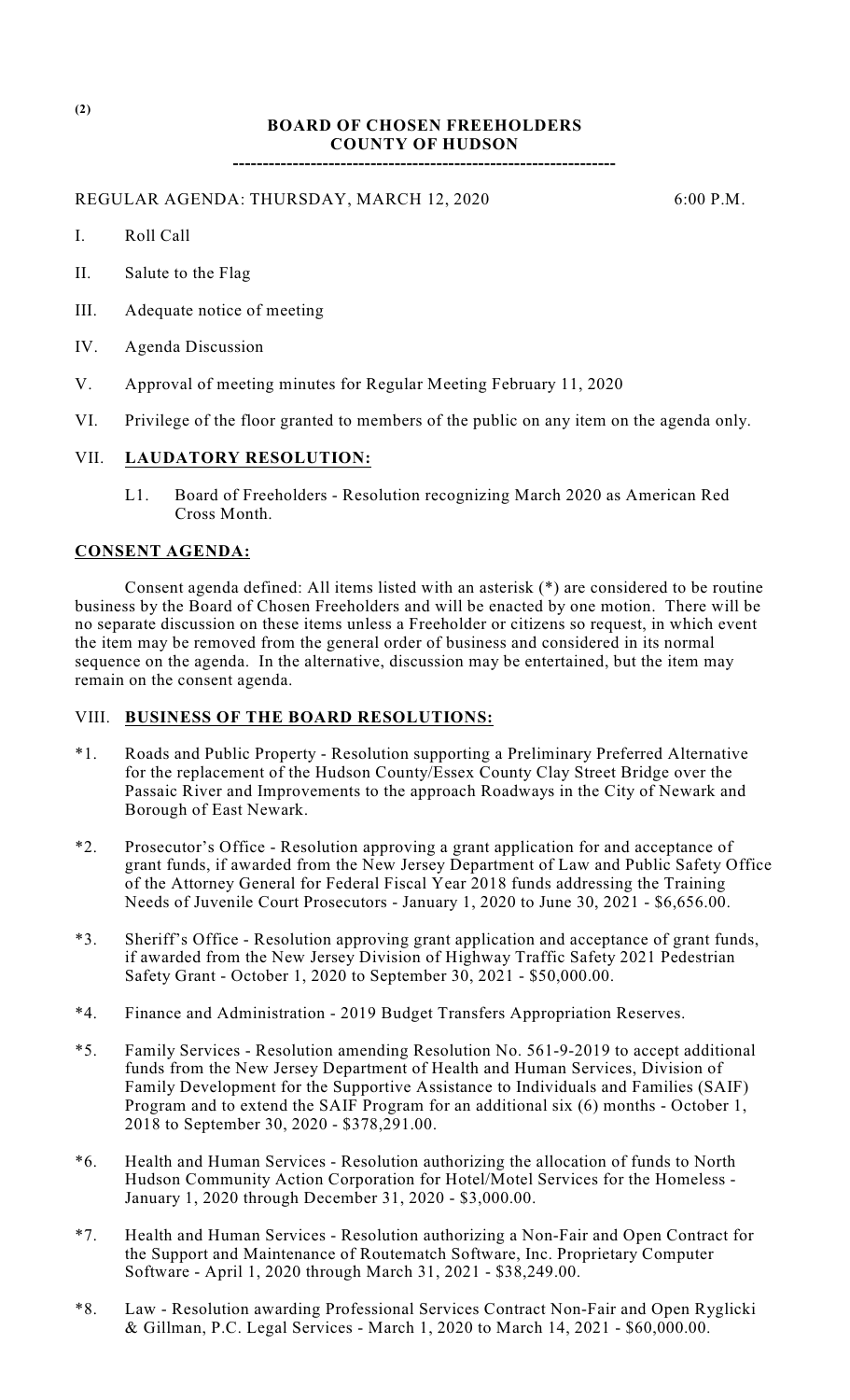- \*9. Law Resolution awarding Professional Services Contract Non-Fair and Open Caulfield Associates, LLP Professional Land Surveying Services - March 1, 2020 through February 28, 2021 - \$64,400.00.
- \*10. Roads and Public Property Resolution approving Addition No. 2 to a Fair and Open Professional Services Contract with KS Engineers, P.C. for additional Design and Construction Management for the "Rehabilitation of John F. Kennedy Boulevard (Columbus Bridge) over the Conrail Track PATH Station in Journal Square, Jersey City - \$36,658.83.
- \*11. Roads and Public Property Resolution approving Change Order No. 1 and Final Blooming Glen Contractors "Rectangular Chain & Flight Sludge Collection Equipment for the Plant at Meadowview Campus - Phase II" - \$9,500.00.
- \*12. Roads and Public Property Resolution approving Change Order No. 3 and Final Applied Landscape Technologies "West Hudson Park Athletic Facility" - \$24,050.00.
- \*13. Law Resolution amending Resolution No. 630-10-2016 and amending a Shared Services Agreement between the Town of West New York and the County of Hudson for the maintenance of Town owned traffic signals to reflect a new Paragraph 9 - November 1, 2016 through October 31, 2018 (\$70,000.00 per year) (\$140,000.00 - two year total).
- \*14. Roads and Public Property Resolution approving Addition No. 2 and a two (2) month extension to a Fair and Open Professional Services Contract with De Block Environmental Services, LLC "For a Licensed Sewage Plant and Collection System Operator" - \$5,000.00.
- \*15. Parks and Community Services Resolution declaring twenty-two (22) vehicles/equipment in the County's Motor Fleet to be surplus and obsolete and auctioned for scrap and eliminated from the County Fleet and Insurance Rooster.
- \*16. Prosecutor's Office Resolution authorizing payment to Steven Simring, M.D., for Professional Services rendered on behalf of the Hudson County Prosecutor's Office - \$4,700.00.
- \*17. Prosecutor's Office Resolution authorizing payment to Tomahawk Strategic Solutions for Training in Special Weapons, Tactics, Carbine and Pistol Fundamentals as part of a Regional SWAT Project on behalf of the Prosecutor's Office - \$90,000.00.
- \*18. Purchasing Approve Purchasing Agent's award, purchases made under State Contracts:

|                | <b>VENDOR</b>                                                                                                             | <b>COMMODITY</b>                                   | <b>AMOUNT</b>  | DEPT.                  |
|----------------|---------------------------------------------------------------------------------------------------------------------------|----------------------------------------------------|----------------|------------------------|
| a.             | Dell Marketing<br>Round Rock, TX                                                                                          | Computer, Software<br>and Supplies                 | \$45,000.00    | Various                |
| b.             | Grainger, Inc.<br>South Plainfield, NJ                                                                                    | <b>Industrial Supplies</b>                         | \$30,000.00    | Various                |
| $\mathbf{c}$ . | Kaldor Emergency Lights<br>Marlboro, NJ                                                                                   | <b>Emergency Response</b><br>Equipment             | \$10,076.94    | Prosecutor's<br>Office |
| d.             | Kyocera/Duplitron Inc.<br>Roselle, NJ                                                                                     | Copier Service,<br>Maintenance $&$ Supplies        | \$25,000.00    | Various                |
| e.             | <b>**Business Furniture Inc. Alternations to</b><br>Elizabeth, NJ<br><b>Meadowview Campus</b><br>Buildings $1, 2, 3 \& 9$ |                                                    | \$1,515,118.36 | Prosecutor's<br>Office |
| f.             | *Spincube, Inc.,<br>Jersey City, NJ                                                                                       | <b>Fortinet VMO4 and</b><br><b>LenFW Appliance</b> | \$20,109.32    | Prosecutor's<br>Office |
| g.             | Verizon Wireless<br>Wallingford, CT                                                                                       | Cellular Telephone<br>Service & Equipment          | \$30,000.00    | Various                |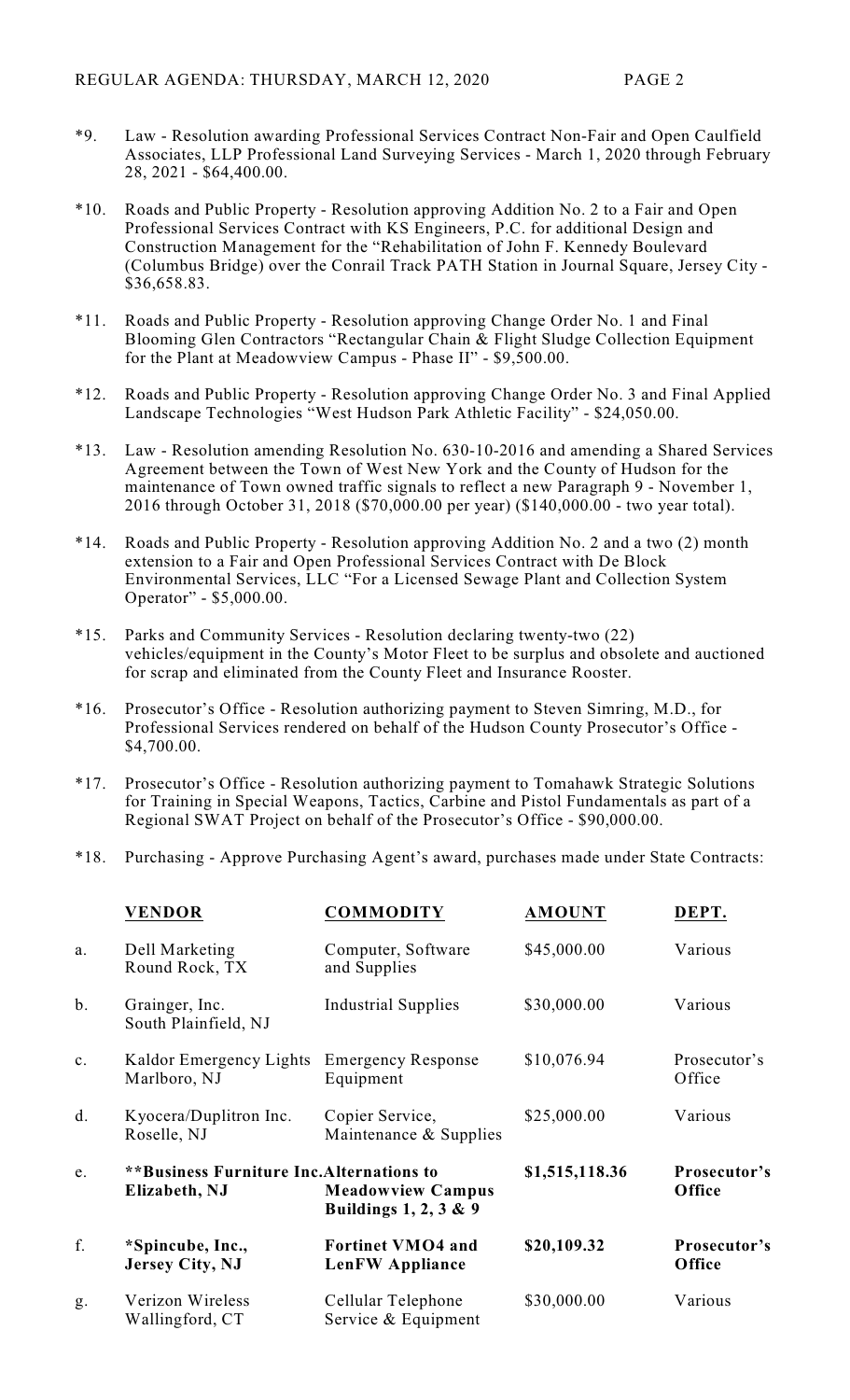|  | *WB Mason Co. | <b>Office Supplies</b> | \$50,000.00 | <b>Various</b> |
|--|---------------|------------------------|-------------|----------------|
|  | Secaucus, NJ  |                        |             |                |

# **TOTAL \$1,725,304.62**

#### **\*Denotes: Hudson County \*\*Denotes: WBE**

\*19. Purchasing - Purchases made under the Educational Services Commission of New Jersey Pricing System, formally known as "The Middlesex Regional Educational Services Commission":

|                | <b>VENDOR</b>                                 | <b>COMMODITY</b>                                                                                | <b>AMOUNT</b>  | <b>DEPT</b>                                 |
|----------------|-----------------------------------------------|-------------------------------------------------------------------------------------------------|----------------|---------------------------------------------|
| a.             | Business Furniture Inc.<br>Elizabeth, NJ      | Alterations to<br>Meadowview Campus<br>Buildings $1, 2, 3, \& 9$<br>Phase $3 & 4$               | \$23,378.84    | Prosecutor's<br>Office                      |
| $b$ .          | <b>Foveonics Document</b><br>Hackettstown, NJ | Digital Conversion of<br>Surrogate's Index Books                                                | \$24,335.80    | Surrogate's<br>Office                       |
| $\mathbf{c}$ . | *Murray Paving<br>Hackensack, NJ              | HCCRC Medical Housing \$1,125,057.85<br><b>Phase II A (Correctional</b><br>Center \$812,954.30) |                | Roads &<br><b>Public</b><br><b>Property</b> |
|                |                                               | <b>Hudson County Adaptive</b><br><b>Reuse of Training Facility</b><br>(Meadowview \$212,159.04) |                | Roads &<br>Public<br><b>Property</b>        |
|                |                                               | <b>HCCRC</b> Administration<br><b>Remodeling - Flooring</b><br>(Meadowview \$99,944.51)         |                | Roads &<br><b>Public</b><br><b>Property</b> |
|                |                                               | <b>TOTAL</b>                                                                                    | \$1,172,772.49 |                                             |

### **\*Denotes: SBE**

\*20. Purchasing - Purchases made under Bergen County Cooperative Pricing System:

|    | <b>VENDOR</b>                      | <b>COMMODITY</b>                                                                                                                                        | <b>AMOUNT</b> | <b>DEPT</b>                   |
|----|------------------------------------|---------------------------------------------------------------------------------------------------------------------------------------------------------|---------------|-------------------------------|
| a. | Packetalk Corp.<br>Lyndhurst, NJ   | <b>Additional Data Space</b><br>for the Automated License<br>Reader (ALPR) Project<br>(Office of Emergency)<br>Management) -<br>for Prosecutor's Office | \$313,827.00  | Roads &<br>Public<br>Property |
| b. | *SHI International<br>Somerset, NJ | <b>Clearswift License</b><br>Renewal                                                                                                                    | \$73,575.54   | Data<br>Processing            |
|    |                                    | <b>TOTAL</b>                                                                                                                                            | \$387,402.54  |                               |
|    |                                    |                                                                                                                                                         |               |                               |

#### **\*Denotes WBE**

- \*21. Purchasing Approve Purchasing Agent's Awards:
	- a. Maintenance of County Vehicles (Set-Aside Bid) three (3) replies two (2) year period - Plaza Auto Body - contract shall not exceed \$460,000.00.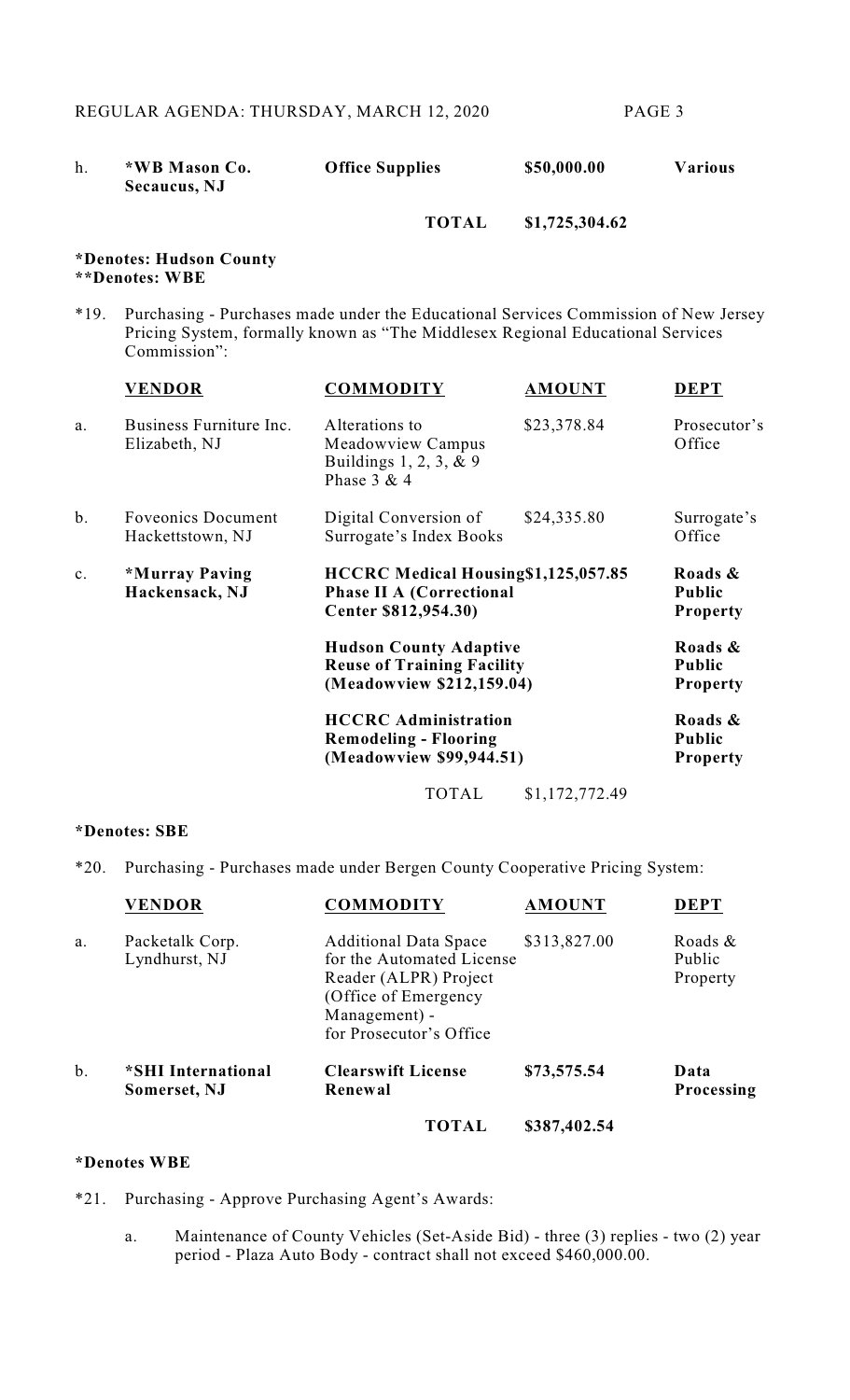| b. |                                      | REQUEST FOR FUNDS - L.E.D. Lamps & Lamp Parts for Traffic Signals - |
|----|--------------------------------------|---------------------------------------------------------------------|
|    | Intelligent Traffic Supply Products: |                                                                     |
|    | Original Contract Amount:            | \$8,222.82                                                          |
|    | <b>Additional Funds Requested:</b>   | \$8,000.00                                                          |
|    | New Contract Amount:                 | \$16,222.82                                                         |
|    |                                      |                                                                     |

| $\mathbf{c}$ . |                                    | REQUEST FOR FUNDS - L.E.D. Lamps & Lamps Parts for Traffic Signals - |
|----------------|------------------------------------|----------------------------------------------------------------------|
|                | Signal Control Products, Inc.:     |                                                                      |
|                | Original Contract Amount:          | \$38,017.44                                                          |
|                | <b>Additional Funds Requested:</b> | \$8,000.00                                                           |
|                | New Contract Amount:               | \$46,017.44                                                          |

- d. REQUEST FOR FUNDS Fire Alarm Systems County-Wide (Maintenance Improvements, and Installation) - Sal Electric Co., Inc.:<br>Original Contract Amount: \$274,900.00 Original Contract Amount: \$274,900.00<br>Additional Funds Requested: \$15,000.00 Additional Funds Requested: \$15,000.00<br>New Contract Amount: \$289,900.00 New Contract Amount:
- e. REQUEST FOR FUNDS Traffic Control Signal System Parts & Equipment Controllers - Intelligent Traffic Supply Products: Original Contract Amount: \$252,000.00 Additional Funds Requested: \$76,000.00<br>New Contract Amount: \$328,000.00 New Contract Amount:
- f. CONTRACT EXTENSION Lock and Lock Repairs Hoboken Lock and Supply Co. - (February 22, 2020 to February 21, 2022)
- g. CONTRACT EXTENSION Maintenance of Overhead Doors and Barrier Gates, etc. - New Jersey Overhead Door - March 22, 2020 to April 21, 2020.
- h. BID REJECTION Maintenance of Overhead Doors and Barrier Gates for various Hudson County Departments.
- \*22. Family Services Resolution approving a Fair and Open Competitive Contract with National Career Institute for Pre-Occupational Comprehensive Education and Employment Training Services for Pre-Release and Post-Release Adults - March 1, 2020 to February 28, 2021 - \$133,000.00.
- \*23. Parks and Community Services Resolution awarding a Fair and Open Consulting Services Contract to McLaren Technical Services, Inc. - March 12, 2020 to June 30, 2021 - \$276,000.00.
- \*24. Administrator's Office Resolution amending Resolution No. 605-9-2017 and approving Addition No. 1 to a Fair and Open Competitive Consulting Services Contract Millennium Strategies, LLC a Grants Consultant - October 1, 2017 to September 30, 2020 - \$100,000.00.
- \*25. Law Resolution designating Qualified Respondents to provide Environmental Engineering Services.
- \*26. Roads and Public Property Resolution qualifying seven (7) Professional Engineering Consulting Firms for the provision of "On-Call" Engineering Services to the Hudson County Engineer's Office.

### IX. **The following Ordinances will be considered for introduction:**

- I-1. Roads & Public Property Ordinance amending Chapter 200, Article 27 of the Administrative Code to establish Traffic Calming Devices (Delineators) John F. Kennedy Boulevard East in the Town of Guttenberg a County owned Roadway.
- I-2. Law Ordinance amending Article X, Department of Parks and Community Services, of the Administrative Code of the County of Hudson to establish the Office of Digital Information.